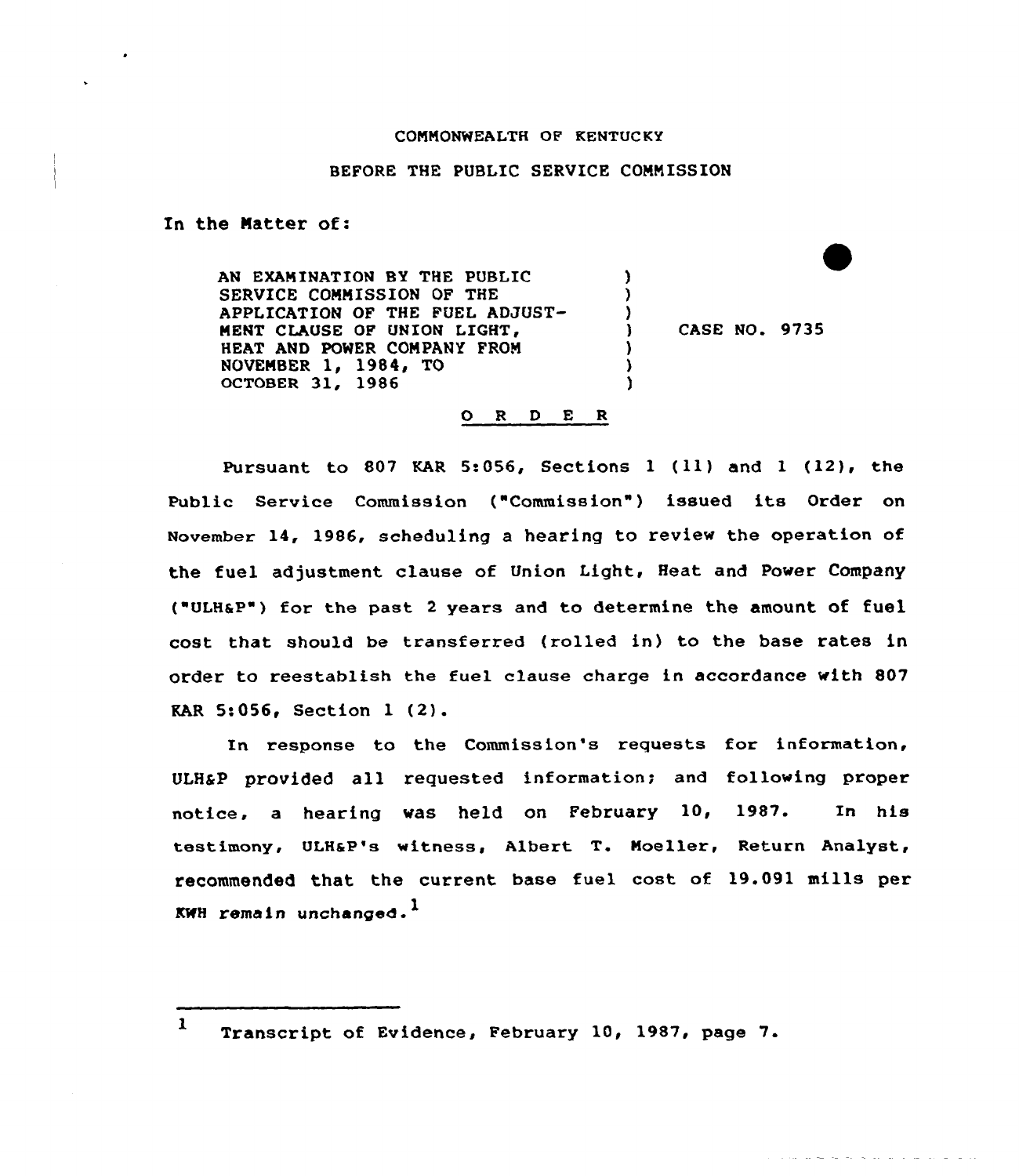The sole intervenor in this case was the Utility and Rate Intervention Division of the Attorney General's Office ("hG"). The AG did not offer testimony, and on cross-examination did not challenge the level of actual fuel cost included in ULHaP's monthly fuel filings, or the proposed base fuel cost of 19.091 mills per KWH.

The Commission, having considered the evidence of record and being advised, finds thats

(1) ULHaP has complied in all material respects with the provisions of 807 EAR 5:056.

(2) ULHSP's proposed base fuel cost of 19.091 mills per KHH should be approved.

(3} The base fuel cost of 19.091 mills per KWH is the same base fuel cost currently included in ULH&P's base rates.

IT IS THEREFORE ORDERED that:

(1) The charges and credits applied by ULHaP through the fuel adjustment clause for the period November 1, 1984, through October 31, 1986, be and they hereby are approved.

(2) ULH&P's proposed base fuel cost of 19.091 mills per KWH be and it hereby is approved.

(3) The base rates set forth in ULHaP's current tariffs shall remain unchanged.

 $-2-$